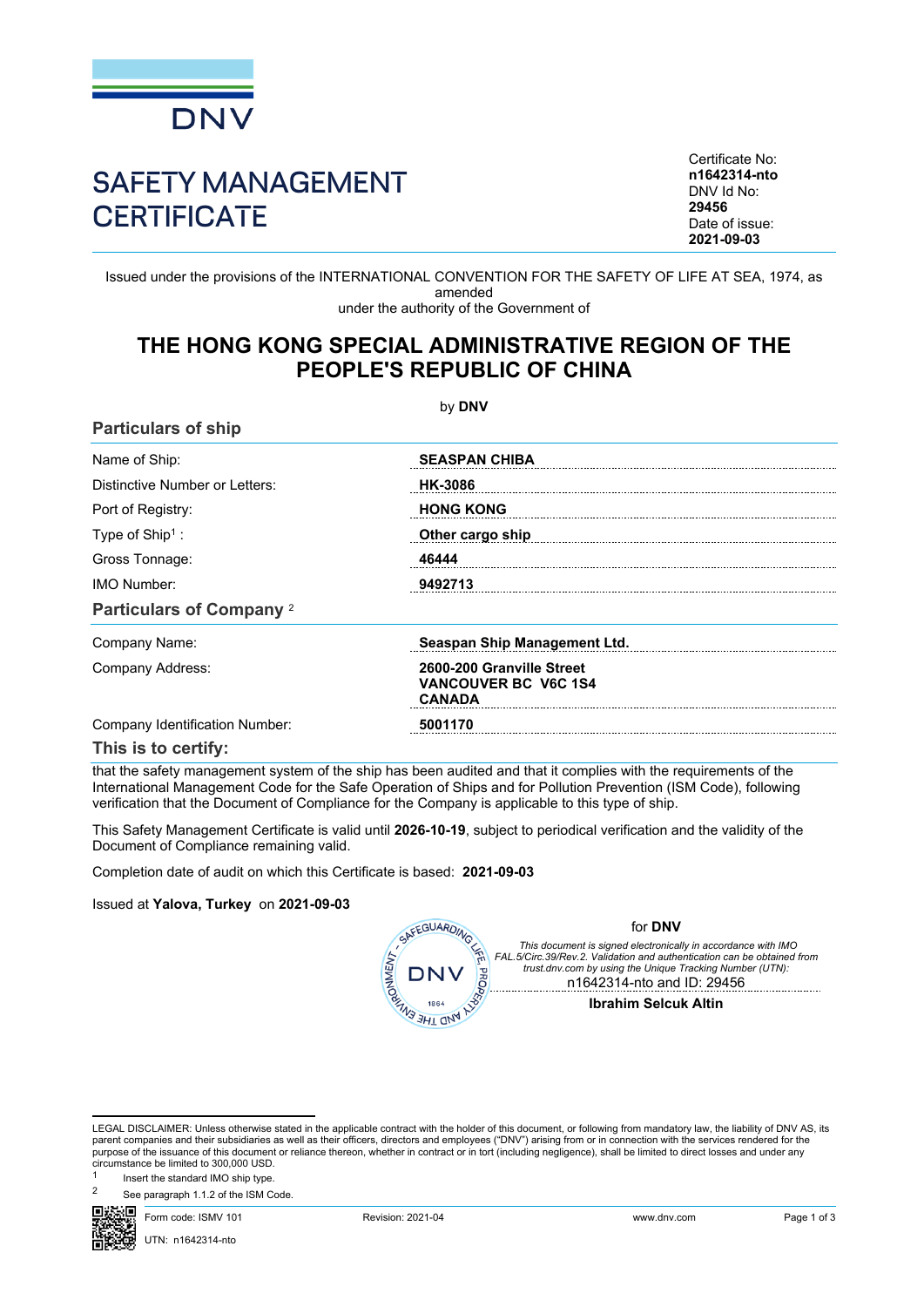

| <b>Endorsement for intermediate verification</b><br>S                    |  |                                                                                                                                                                                                                                                                               |  |
|--------------------------------------------------------------------------|--|-------------------------------------------------------------------------------------------------------------------------------------------------------------------------------------------------------------------------------------------------------------------------------|--|
| THIS IS TO CERTIFY:                                                      |  |                                                                                                                                                                                                                                                                               |  |
|                                                                          |  | that at the periodical verification in accordance with regulation IX/6.1 of the Convention and paragraph 13.8 of the ISM<br>Code, the safety management system was found to comply with the requirements of the ISM Code.                                                     |  |
|                                                                          |  |                                                                                                                                                                                                                                                                               |  |
| Intermediate Verification                                                |  |                                                                                                                                                                                                                                                                               |  |
| (to be completed between the second<br>and third anniversary date)       |  |                                                                                                                                                                                                                                                                               |  |
|                                                                          |  |                                                                                                                                                                                                                                                                               |  |
|                                                                          |  |                                                                                                                                                                                                                                                                               |  |
|                                                                          |  |                                                                                                                                                                                                                                                                               |  |
| Stamp                                                                    |  | Auditor, DNV                                                                                                                                                                                                                                                                  |  |
|                                                                          |  |                                                                                                                                                                                                                                                                               |  |
| <b>Additional verification (if required)</b>                             |  | AV                                                                                                                                                                                                                                                                            |  |
|                                                                          |  |                                                                                                                                                                                                                                                                               |  |
| Additional verification*:                                                |  |                                                                                                                                                                                                                                                                               |  |
|                                                                          |  |                                                                                                                                                                                                                                                                               |  |
|                                                                          |  |                                                                                                                                                                                                                                                                               |  |
| Stamp                                                                    |  | Auditor, DNV                                                                                                                                                                                                                                                                  |  |
| Additional verification*:                                                |  |                                                                                                                                                                                                                                                                               |  |
|                                                                          |  |                                                                                                                                                                                                                                                                               |  |
|                                                                          |  |                                                                                                                                                                                                                                                                               |  |
| Stamp                                                                    |  | Auditor, DNV                                                                                                                                                                                                                                                                  |  |
| Additional verification*:                                                |  |                                                                                                                                                                                                                                                                               |  |
|                                                                          |  |                                                                                                                                                                                                                                                                               |  |
|                                                                          |  |                                                                                                                                                                                                                                                                               |  |
|                                                                          |  |                                                                                                                                                                                                                                                                               |  |
| Stamp                                                                    |  | Auditor, DNV                                                                                                                                                                                                                                                                  |  |
|                                                                          |  | * If applicable. Reference is made to the relevant provisions of section 4.3 "Initial Verification" of the Revised Guidelines on Implementation of the<br>International Safety Management (ISM) Code by Administrations adopted by the Organization by resolution A.1071(28). |  |
|                                                                          |  |                                                                                                                                                                                                                                                                               |  |
| <b>ISM Code applies</b>                                                  |  | Endorsement where the renewal verification has been completed and part B 13.13 of the                                                                                                                                                                                         |  |
|                                                                          |  | ERC                                                                                                                                                                                                                                                                           |  |
| accordance with part B 13.13 of the ISM Code, be accepted as valid until |  | The ship complies with the relevant provisions of part B of the ISM Code, and the Certificate should, in<br>                                                                                                                                                                  |  |
|                                                                          |  |                                                                                                                                                                                                                                                                               |  |
|                                                                          |  |                                                                                                                                                                                                                                                                               |  |
|                                                                          |  |                                                                                                                                                                                                                                                                               |  |
|                                                                          |  |                                                                                                                                                                                                                                                                               |  |

Stamp **Auditor, DNV**